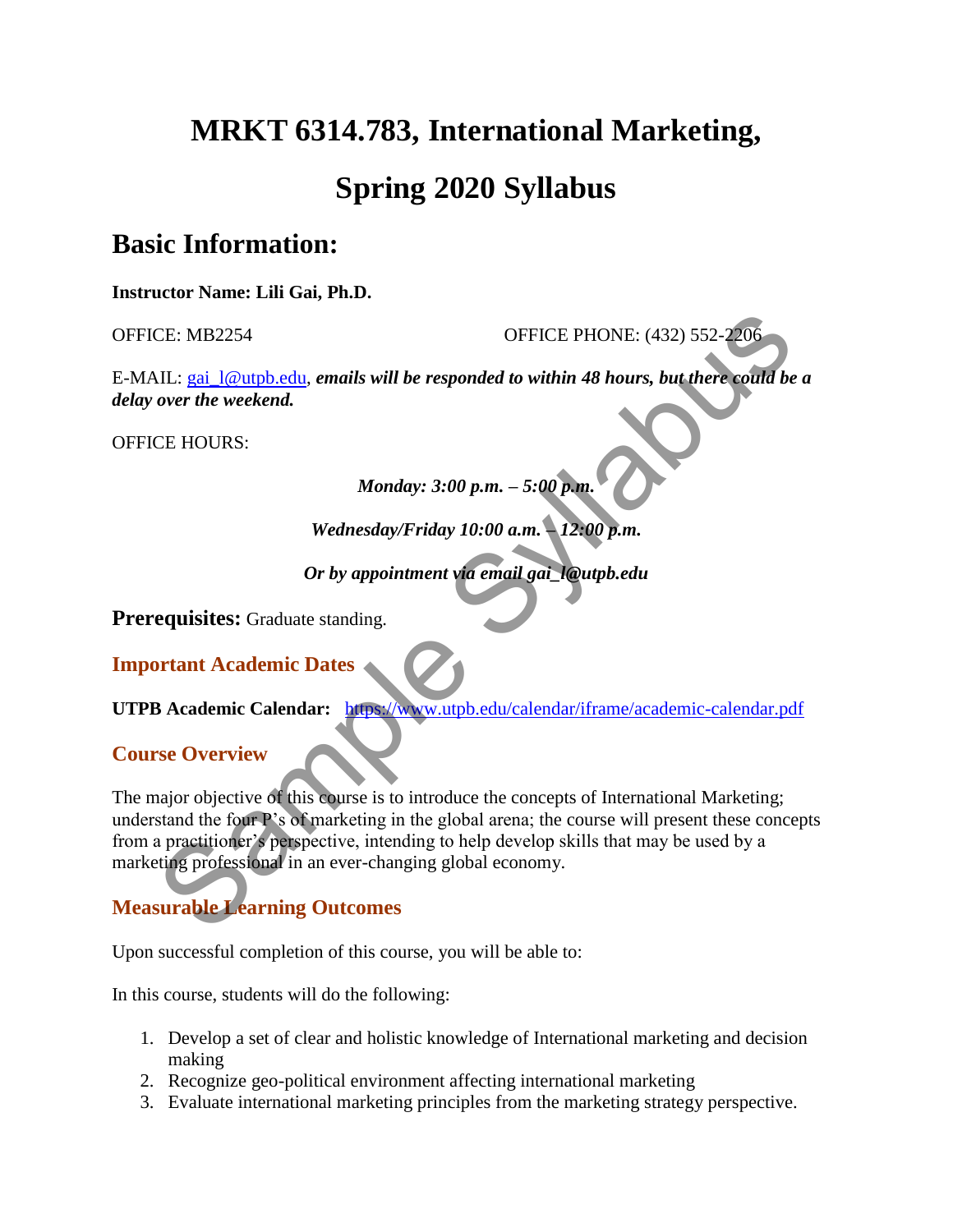- 4. Determine how to segment the market within the global marketing setting
- 5. Apply the marketing research methods in the international arena
- 6. Outline the different components of international marketing processes
- 7. Create a marketing plan for an international business with a focus on skill development. The paper expects you to do a research to be able to draw meaningful conclusions

**The course will be taught using an experiential learning approach. If you have a problem participating in marketing activities during the semester, please discuss this with the instructor. Accommodations may be possible.**

#### **Materials**



#### **Course Assessment**

| <b>Method of instruction: Online course via Canvas</b>                                                                                                                                                                         |            |  |  |  |
|--------------------------------------------------------------------------------------------------------------------------------------------------------------------------------------------------------------------------------|------------|--|--|--|
| <b>Materials</b>                                                                                                                                                                                                               |            |  |  |  |
| Required Materials: International Marketing, 18th Edition, By Philip Cateora and John Graham<br>and Mary Gilly and Bruce Money. ISBN10: 1259712354; ISBN13: 9781259712357                                                      |            |  |  |  |
| It is the students' responsibility to buy the correct edition of the book.                                                                                                                                                     |            |  |  |  |
| <b>Course Assessment</b>                                                                                                                                                                                                       |            |  |  |  |
| Your final course grade will be decided on the basis of your case analysis, exams, and weekly<br>assignments. Regardless of the number of items completed in an area, the weighted value will<br>not change. The total is 600. |            |  |  |  |
| <b>Course Activities</b>                                                                                                                                                                                                       | Points     |  |  |  |
| <b>General Assignments</b>                                                                                                                                                                                                     |            |  |  |  |
| Authentication (One time only)                                                                                                                                                                                                 | 10         |  |  |  |
| Self-Introduction                                                                                                                                                                                                              | 20         |  |  |  |
| <b>Course Reflection</b>                                                                                                                                                                                                       | 20         |  |  |  |
| Discussion Forums $(2 * 50$ points)                                                                                                                                                                                            | 100        |  |  |  |
| <b>International Marketing Project</b>                                                                                                                                                                                         |            |  |  |  |
| Project Proposal                                                                                                                                                                                                               | 50         |  |  |  |
| Project Part A--                                                                                                                                                                                                               | 75         |  |  |  |
| Project Part B -                                                                                                                                                                                                               | 75         |  |  |  |
| Project Part C --                                                                                                                                                                                                              | 100        |  |  |  |
| Project Part D --                                                                                                                                                                                                              | 100        |  |  |  |
| <b>Narrated PowerPoint</b>                                                                                                                                                                                                     | 50         |  |  |  |
| Total                                                                                                                                                                                                                          | 600 points |  |  |  |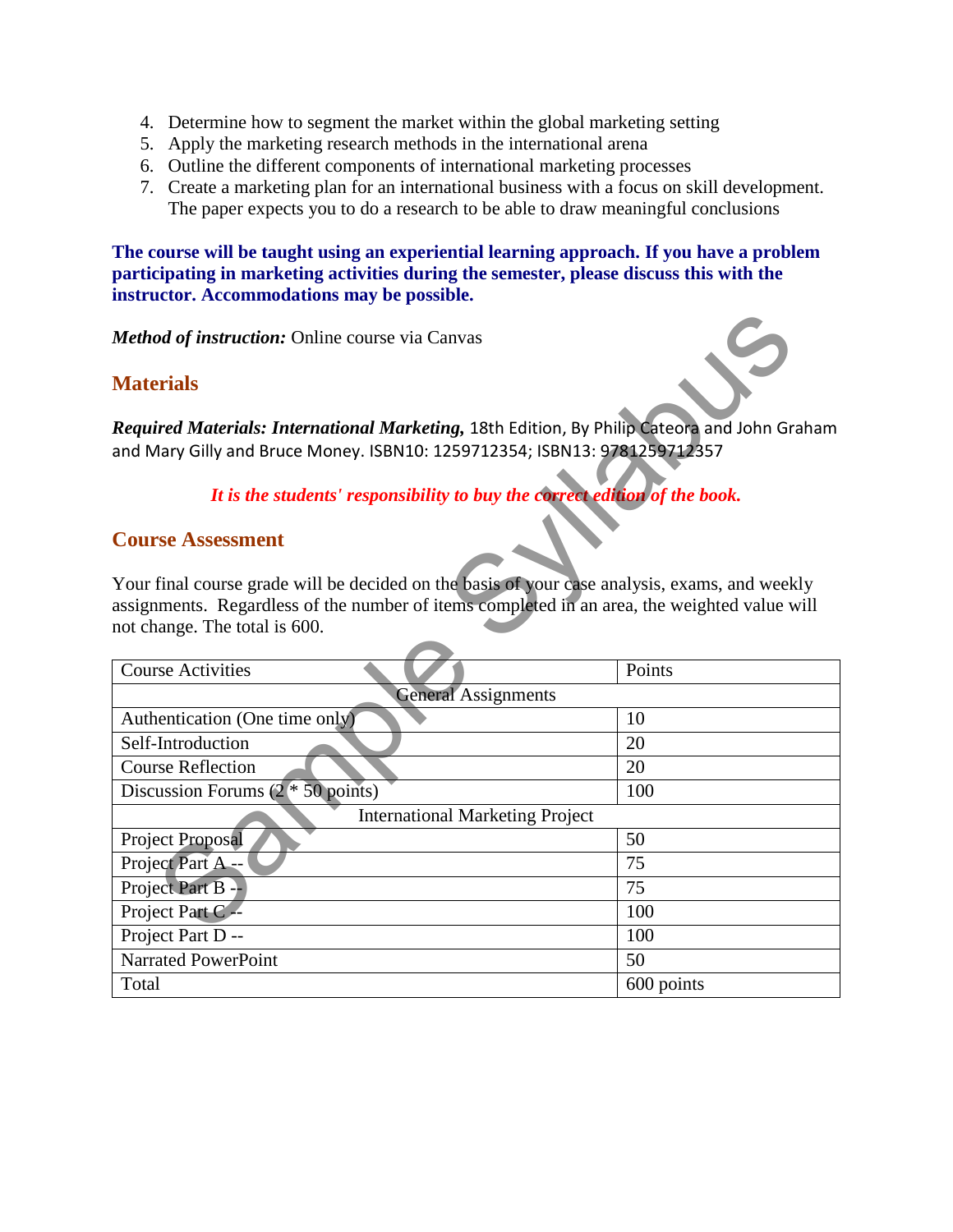#### **Grading Scale**

Student work is not graded on a curve, but on the general standards described in the following table.

| Letter<br>Grade         | <b>Description</b>                                                                                                                                                                                                                                                                                     |
|-------------------------|--------------------------------------------------------------------------------------------------------------------------------------------------------------------------------------------------------------------------------------------------------------------------------------------------------|
| $\mathbf{A}$            | Excellence in content, organization, writing, and presentation, originality, analysis,                                                                                                                                                                                                                 |
| $(90\% + )$             | and understanding. Above and beyond the requirements of the assignment.                                                                                                                                                                                                                                |
| B                       | Excellence in some, but not all of the above categories.                                                                                                                                                                                                                                               |
| $(80\% + )$             | More than an adequate response to the case or problem.                                                                                                                                                                                                                                                 |
| $\overline{C}$          | Satisfactory completion of the content and structure of the assignments.                                                                                                                                                                                                                               |
| $(70\% + )$             | Adequate response; meets minimal requirements with minor errors.                                                                                                                                                                                                                                       |
| D                       | A passing grade with significant errors.                                                                                                                                                                                                                                                               |
| $(60\% + )$             | Poorly thought out or poorly supported concepts and response to the assignment.                                                                                                                                                                                                                        |
| $\overline{\mathrm{F}}$ | Does not adequately meet the major requirements of the assignment. Substantially                                                                                                                                                                                                                       |
| $ (-60\%)$              | missed major objectives or marginally completed or several significant errors.                                                                                                                                                                                                                         |
|                         | <b>Communication, Grading, and Feedback</b>                                                                                                                                                                                                                                                            |
|                         | During the semester, I will post announcements regularly throughout the term and will post in<br>the discussion boards when the need arises. If you are unclear about certain aspects of the course,<br>please do not hesitate to contact me and we can set up an appointment to discuss those issues. |
|                         | Three ways to contact the Instructor:                                                                                                                                                                                                                                                                  |
|                         | Email is the only and best method of communication with the instructor<br>via gai 1@utpb.edu.<br>Response to email inquiries is guaranteed within 48 hours during weekdays.<br>Delays are expected on the weekends and during holidays.<br>Canvas Message System                                       |

### **Communication, Grading, and Feedback**

- Canvas Message System
- Voice Messages could be left on UTPB Office Phone: *432-552-2206.*

*Course activities will be graded within 7 days after the set due date.* You can check your grades by going to **Grade Book**. If you notice any problem with your grade, contact me immediately. I will provide individual feedback or a general feedback in the performance of the course activity.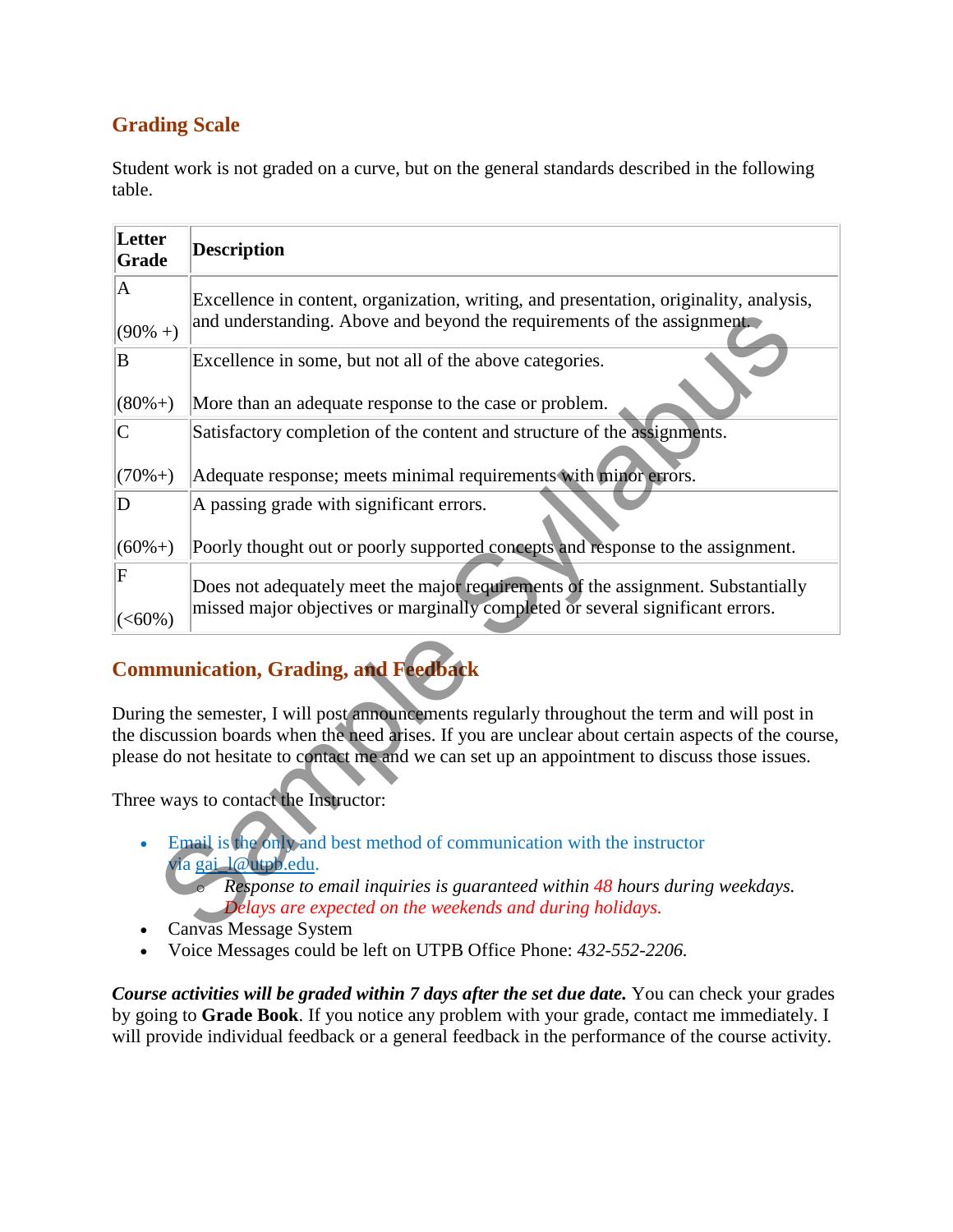#### **Time Management**

A student should expect to spend three hours on preparation and learning assignments for every semester credit hour. If a class is a 3-semester credit hour class, it is expected that a student should spend about 9 hours out of class on assignments in addition to 3 hours of in-class time for a total of about 12 hours per week to obtain an "A" in a class. It is important to develop a Time Management Plan to be successful.

#### **Computer Skills, Technical & Software Requirements**

You will need to be able to create word processing documents (.doc, .docx), save files, and submit files. You may also need to create spreadsheet files (.xlsx, .xls) or presentation files (.pptx, ppt). All the course assessment activities will be submitted in Canvas.

Students can use cloud version of Word, PowerPoint and other Microsoft products through the use of their UTPB Outlook 365 and UTPB email address. For more information refer to UTPB Office 365 Page.

#### **Computer Technical Requirements**

See Technical Requirements.

#### **Online Student Authentication**

UTPB requires that each student who registers for a distance course is the same student who participates in, completes, and receives credit for the course. UTPB's Distance Education Policy requires faculty members to employ at least two methods of verification to ensure student identities. To access online courses students must log in to the UTPB learning management system using their unique personal identifying username and secure password (this is the first method). The faculty member or academic program determines the second method. The second method is an assignment where you will present a clear picture of yourself showing a clear image of an approved ID\*. vill need to be able to create word processing documents (doc, docx), save files and<br>it files. You may also need to create spreadsheet files (x,slx, ,x,is) or presentation files<br>is, ppt). All the course assessment activiti

\*Approved up to date photo identifications are passports, government-issued identification, driver's licenses, military ID from DoD. Dual credit and early college high school students use school district identifications.

# **Policies**

#### **Discussion Board**

Discussion Board is primarily for discussing course related topics and issues. Best practices are:

Read all message postings in online discussion.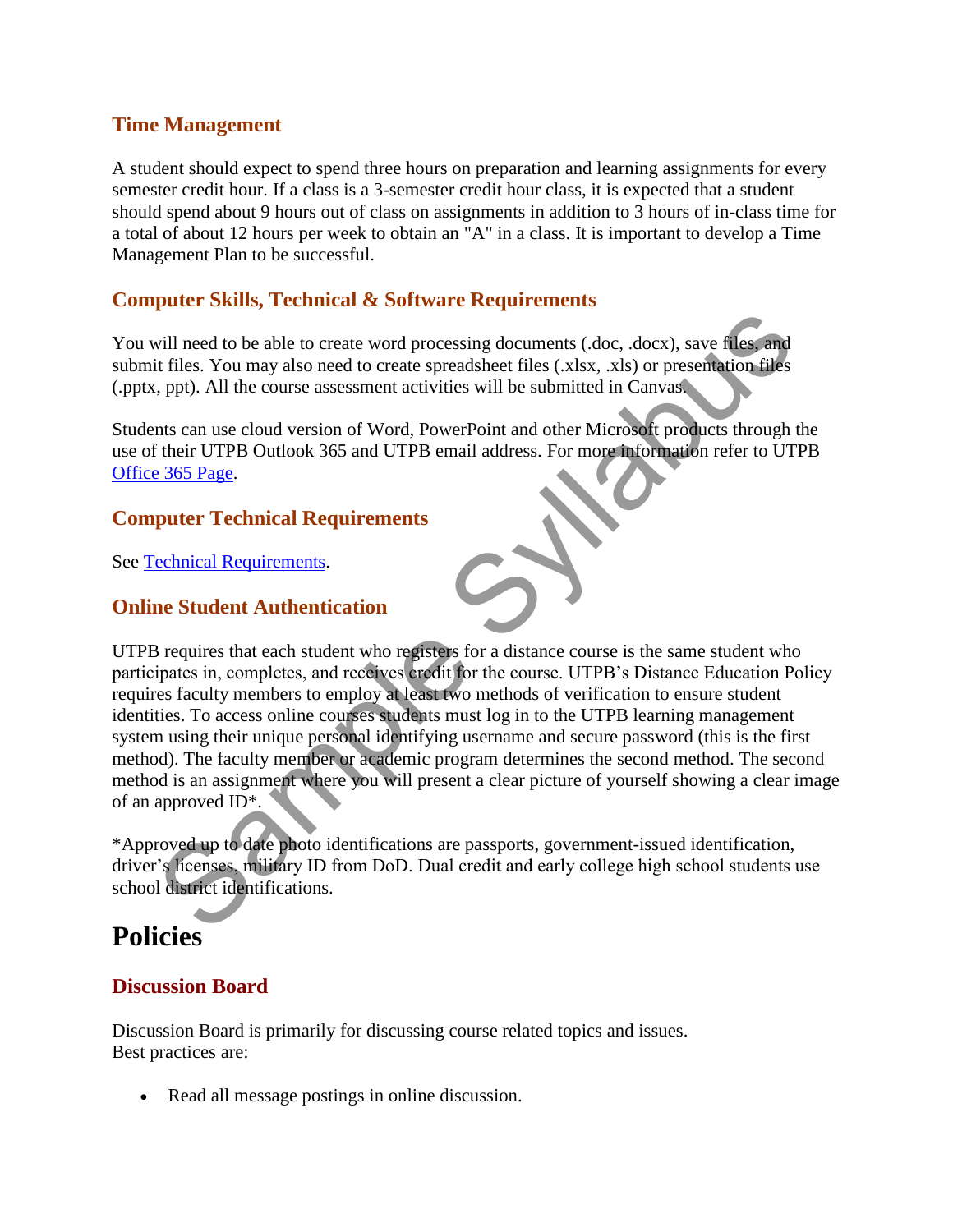- Respond to the question directly
- Reply to minimum of two other student posts.
- Use a person's name in the body of your message when you reply to their message.
- Avoid postings that are limited to 'I agree' or 'great idea', etc.
- Ensure responses to questions are meaningful, reflective.
- Support statements with concepts from course readings, refer to personal experience, examples.
- Follow **Rules of Behavior (below).**

#### **Rules of Behavior**

Discussion areas are public to every student in this class (including your instructor) who will see what you write. Please pay attention to the language you use and adhere to the following guidelines: **Solution** Solution area are public to every student in this class (including your instructed) who wis<br>you write. Please pay attention to the language you use and adhere to the following<br>times:<br>Do not post anything too pe

- Do not post anything too personal.
- Do not use language that is inappropriate for a classroom setting or prejudicial in regard to gender, race, or ethnicity.
- Do not use all caps in the message box unless you are emphasizing (it is considered shouting).
- Be courteous and respectful to other people on the list
- Do not overuse acronyms like you would use in text messaging. Some of the list participants may not be familiar with acronyms.
- Use line breaks and paragraphs in long responses.
- Write your full name at the end of the posting.
- Be careful with sarcasm and subtle humor; one person's joke is another person's insult.

#### **Make-Up/Late Submission Policy**

All course activities must be submitted before or on set due dates and times. If the student is unable to abide by the due dates and times, it is her/his responsibility to contact the instructor immediately for late submission permission.

#### *A 10% late penalty of the grade will apply every 24 hours.*

### **Tracking**

The learning management systems have a tracking feature. Statistics are collected that quantifies how often and when students are active in the course and provide information if the student has accessed different pages of the course.

#### **Absenteeism**

All the course activities have set dates to be completed and submitted. After the due dates, the activities will not be available for the students. Not logging into an online course is considered absenteeism. Contact instructor immediately in case of an emergency medical situation.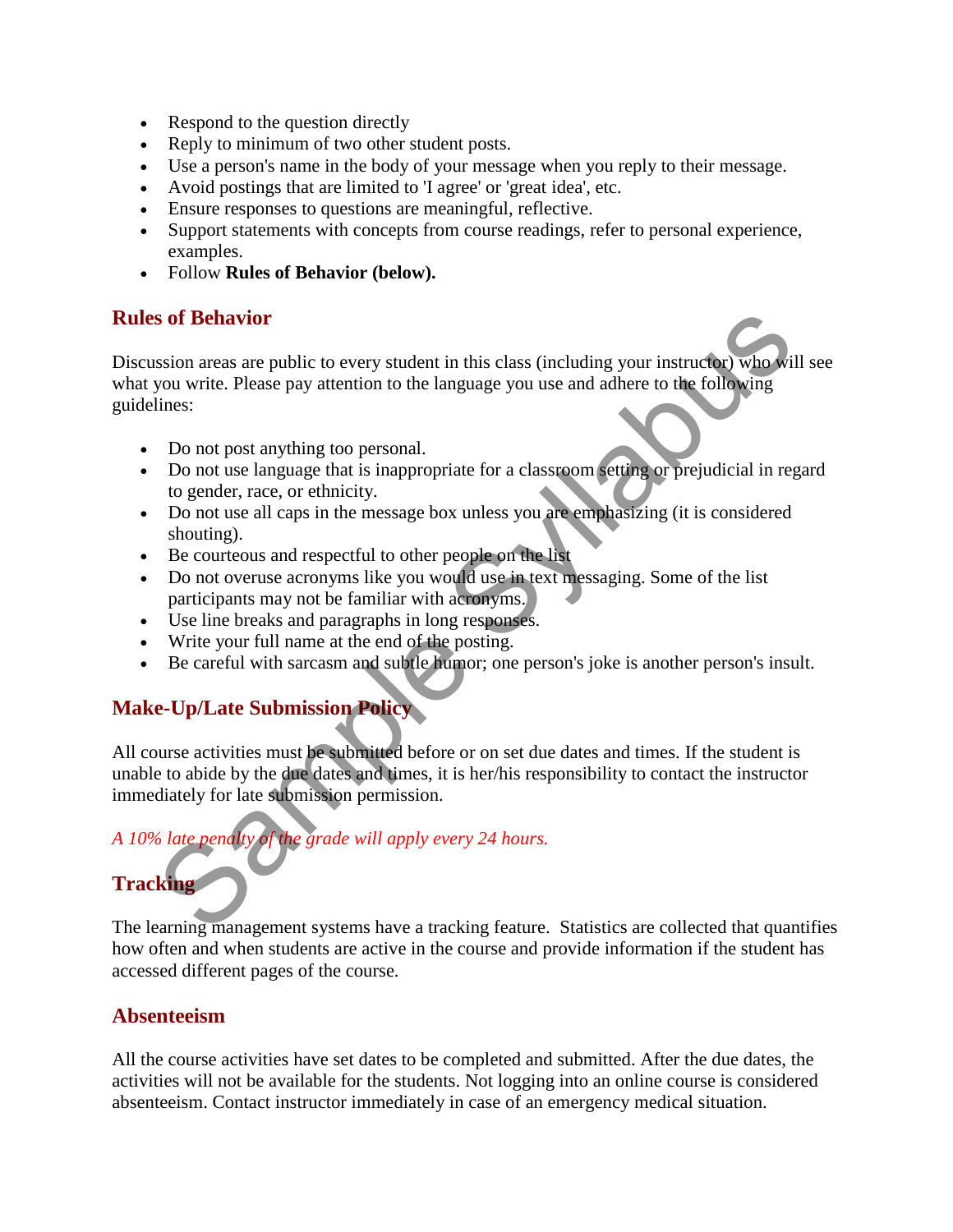#### **Academic Dishonesty/Plagiarism/Cheating**

The academic community regards academic dishonesty as an extremely serious matter, with serious consequences. Any effort to gain an advantage not given to all students is dishonest whether or not the effort is successful. Any suspicion of academic dishonesty will be reported and investigated. A student who engages in scholastic dishonesty that includes, but is not limited to cheating, plagiarism, and collusion will receive an "F" for the course. *Vericite, a tool, is turned on for all written assignments. The similarity score will be used to determine whether academic dishonesty is violated.* 

All persons involved in academic dishonesty will be disciplined in accordance with University regulations and procedures. For complete information on UTPB student conduct and discipline procedures consult the University's Handbook: Scholastic Dishonesty.

**Academic dishonesty** includes, but is not limited to cheating, plagiarism, collusion, falsifying academic records, misrepresenting facts, the submission for credit of any work or materials that are attributable in whole or in part to another person, taking an examination for another person, any act designed to give unfair advantage to a student such as, but not limited to, submission of essentially the same written assignment for two courses without the prior permission of the instructor, or the attempt to commit such acts. ersons involved in academic dishonesty will be disciplined in accordance with Universe<br>titions and procedures. For complete information on UTPB student conduct and discipl<br>dures consult the University's Handbook: Scholasti

**Plagiarism** includes, but is not limited to the appropriation of, buying, receiving as a gift, or obtaining by any means material that is attributable in whole or in part to another source, including words, ideas, illustrations, structure, computer code, other expression and media, and presenting that material as one's own academic work being offered for credit.

#### **Attendance and Class Participation**

Regular and active participation is an essential, unmistakably important aspect of this online course. Students will log on a minimum of three times every seven days. All students are expected to do the work assigned, notify the instructor when emergencies arise.

# **Accommodation for Students with Disabilities**

Students with Disabilities: The University of Texas of the Permian Basin in compliance with the Americans with Disabilities Act and Section 504 of the Rehabilitation Act provides "reasonable accommodations" to students with disabilities. Any student with a disability who is requesting an accommodation for this course must provide the instructor with official documentation in the form of a letter from the ADA Officer for Students. *Only those students who have officially documented a need for an accommodation will have their request honored. ADA documents should be submitted to the Instructor within the first week of the class.* 

**ADA Officer for Students: Mr. Paul Leverington Address: Mesa Building 4243 /4901 E. University, Odessa, TX 79762**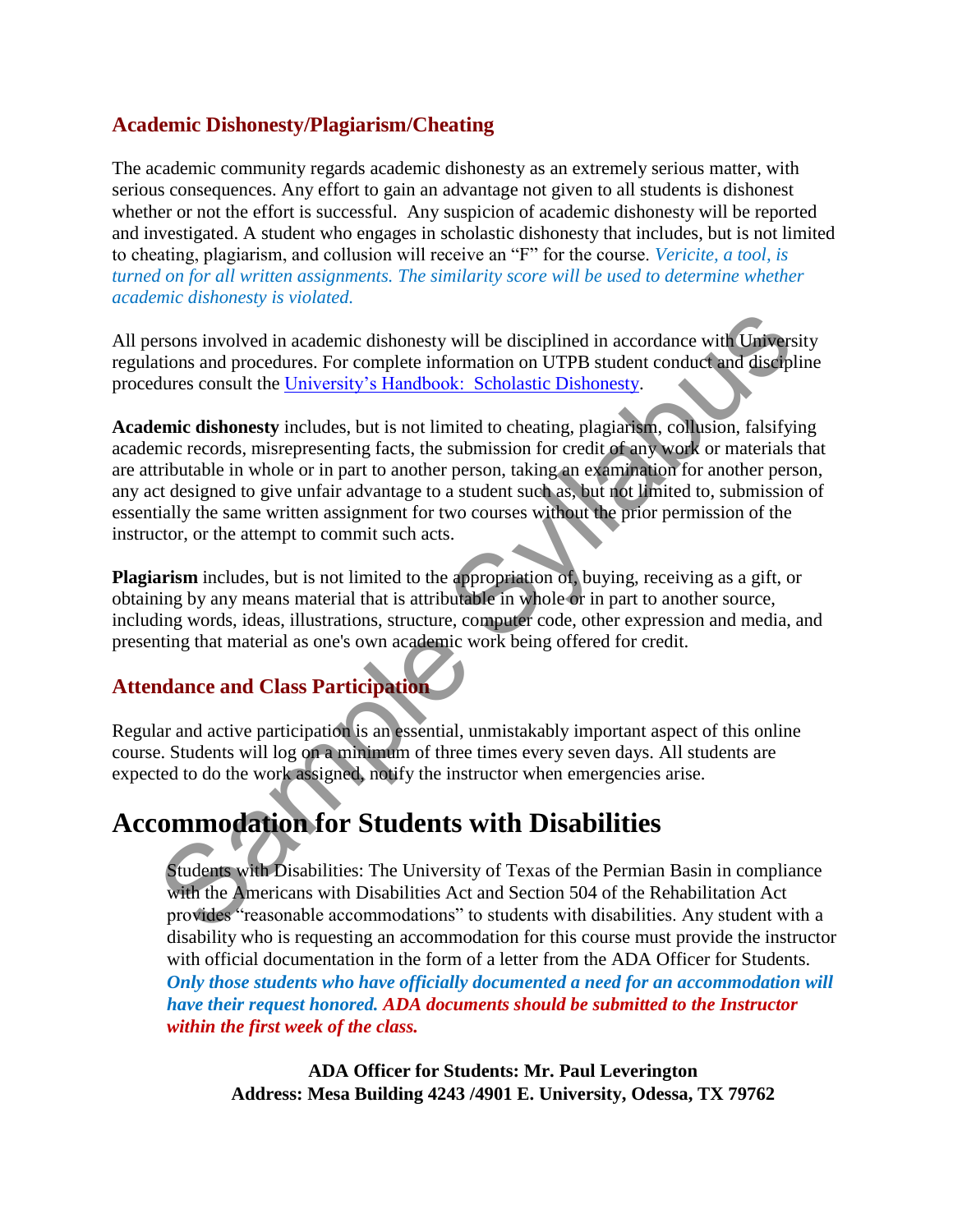#### **Voice Telephone: 432-552-4696 Email: ada@utpb.edu**

*The definition of a disability for purposes of ADA is that she or he (1) has a physical or mental impairment that substantively limits a major life activity, (2) has a record of such an impairment or, (3) is regarded as having such an impairment. Students who have provided all documentation and are eligible for services will be advised of their rights regarding academic accommodations and responsibilities.* 

# **Preparation for Emergencies**

### **Computer Crash**

Not having a working computer or a crashed computer during the semester will NOT be considered as an acceptable reason for not completing course activities at a scheduled time. NOTE: Identify a second computer before the semester begins, that you can use when/if your personal computer crashes. **puter Crash**<br> **puter Crash**<br>
aving a working computer or a crashed computer during the semisser will NOT be<br>
dered as a nacceptable reason for not completing course activities at a soleculate time.<br>
E: leantify a second c

#### **Complete Loss of Contact**

If you lose contact with course connectivity completely (i.e. you cannot contact me via Canvas or email), you need to call the instructor and leave a message regarding connectivity loss and contact information.

#### **Lost/Corrupt/Missing Files**

You must keep/save a copy of every project/assignment on an external drive, UTPB Outlook 365 OneDrive, or personal computer. In the event of any kind of failure (e.g. virus infection, student's own computer crashes, loss of files in cyberspace, etc.) or any contradictions/problems, you may be required to resubmit the files.

# **End-of-Course Evaluation & Instructor Evaluation**

Every student is encouraged to complete an end-of-course evaluation/survey provided by UTPB. During the last few weeks of class, you will receive an announcement through email notifying you that the Course/Instructor Survey is available. You may follow the link in the email to complete the survey using the same credentials to access your courses here. When entering the emailed Survey link you will see a list of surveys for you to complete. Another way to find Endof-Course Evaluations is through your my.utpb.edu account > My Surveys & Evaluations are on the first page after you log in.

The survey is anonymous and your responses are confidential. Your feedback is critical to us and to your instructor as we strive to improve our offerings, and our support of you, the students.

# **Student Support Services**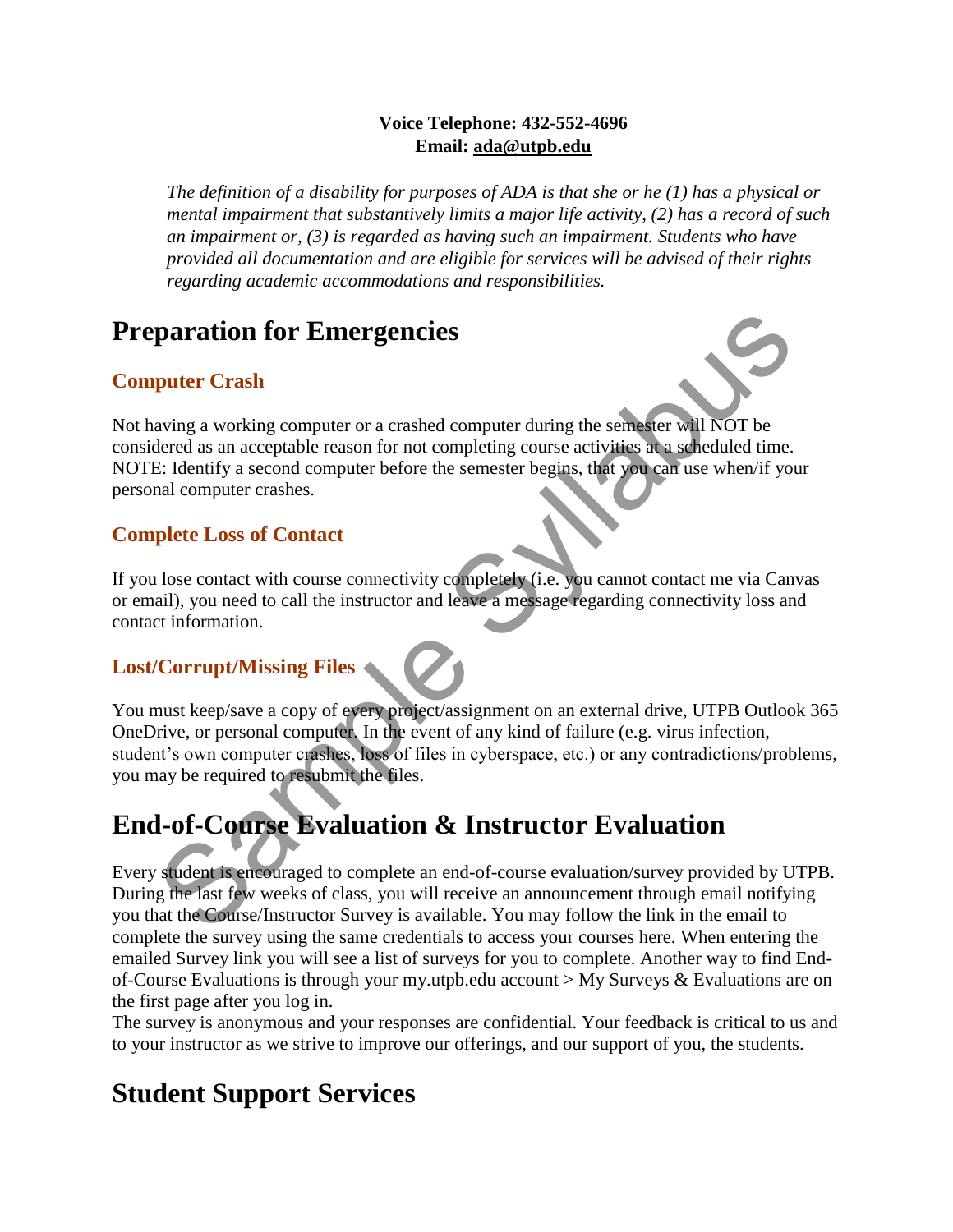| <b>SERVICE</b>                                                                                    | <b>CONTACT</b>                                                                                                                                                                                                     |  |  |  |
|---------------------------------------------------------------------------------------------------|--------------------------------------------------------------------------------------------------------------------------------------------------------------------------------------------------------------------|--|--|--|
| <b>ADA</b>                                                                                        | <b>Testing Services &amp; Academic Accommodations Department</b>                                                                                                                                                   |  |  |  |
| Accommodation/Support                                                                             | $(432) 552 - 2630$                                                                                                                                                                                                 |  |  |  |
|                                                                                                   | <b>UTPB E-Advisor</b>                                                                                                                                                                                              |  |  |  |
| Advising                                                                                          | $(432)$ 552-2661                                                                                                                                                                                                   |  |  |  |
|                                                                                                   | <b>UTPB Academic Advising Center</b>                                                                                                                                                                               |  |  |  |
| <b>Bookstore</b>                                                                                  | <b>UTPB Campus Bookstore</b><br>$(432) 552 - 0220$                                                                                                                                                                 |  |  |  |
| Email, Outlook 365,<br>my.utpb.edu                                                                | <b>Information Resources Division (IRD)</b>                                                                                                                                                                        |  |  |  |
| Financial Aid and<br>Scholarship                                                                  | <b>UTPB</b> Financial Aid<br>$(432)$ 552-2620                                                                                                                                                                      |  |  |  |
| Library                                                                                           | The J. Conrad Dunagan Library Online at<br>$(432) 552 - 2370$                                                                                                                                                      |  |  |  |
| Registrar                                                                                         | <b>UTPB Registrar</b><br>$(432) 552 - 2635$                                                                                                                                                                        |  |  |  |
| <b>Student Services</b>                                                                           | <b>Dean of Students</b><br>$(432) 552 - 2600$                                                                                                                                                                      |  |  |  |
| <b>Technical Support</b>                                                                          | Canvas<br>1-866-437-0867                                                                                                                                                                                           |  |  |  |
| Tutoring & Learning<br>Resources                                                                  | If you are taking courses through UTPB the following links<br>provide services: Smarthinking Online Tutoring (provides tutoring<br>services), SmarterMeasure (measures learner readiness for an<br>online course). |  |  |  |
| <b>Disclaimer &amp; Rights</b>                                                                    |                                                                                                                                                                                                                    |  |  |  |
|                                                                                                   | The information contained in this syllabus was to the best knowledge of the instructor considered                                                                                                                  |  |  |  |
|                                                                                                   | correct and complete when distributed for use at the beginning of the semester. However, the                                                                                                                       |  |  |  |
|                                                                                                   | instructor reserves the right, acting within the policies and procedures of UTPB to make changes                                                                                                                   |  |  |  |
| in the course content or instructional techniques without notice or obligation. The students will |                                                                                                                                                                                                                    |  |  |  |
| be informed about the changes if any.                                                             |                                                                                                                                                                                                                    |  |  |  |
| Convright Statement                                                                               |                                                                                                                                                                                                                    |  |  |  |

#### **Disclaimer & Rights**

#### **Copyright Statement**

Many of the materials that are posted within UTPB courses are protected by copyright law. These materials are only for the use of students enrolled in the course and only for the purpose of the course. They may not be further retained or disseminated.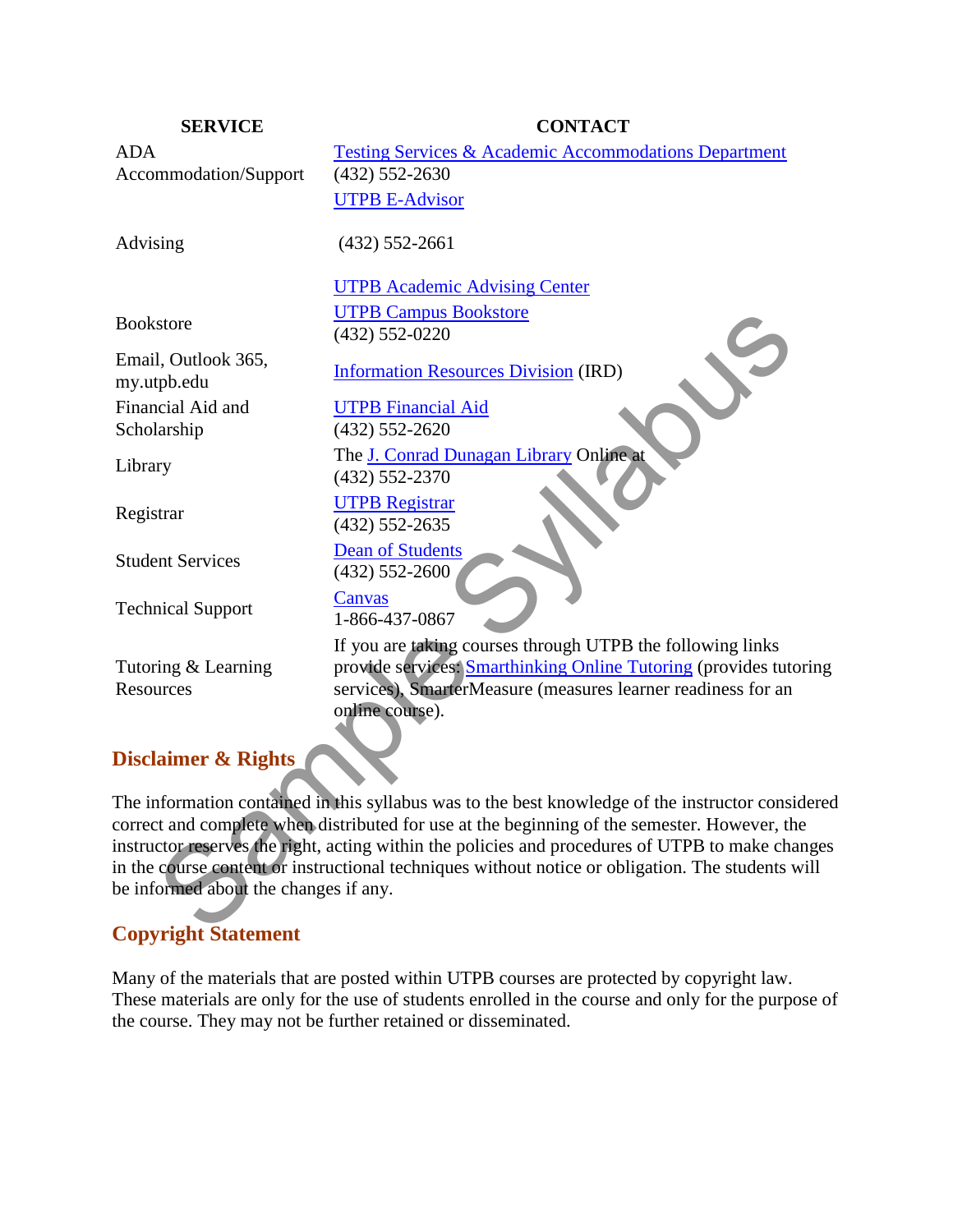### **Tentative Schedule**

| Weeks  | <b>Topics and Learning Objectives</b>                                                     | Assignments                  |  |  |
|--------|-------------------------------------------------------------------------------------------|------------------------------|--|--|
| Week 1 | § Part 1. An Overview                                                                     | Chapters 1-2                 |  |  |
|        | Describe the Scope and recognize the Challenge of International Marketing                 | <b>Online Authentication</b> |  |  |
|        | Acknowledge the Dynamic Environment of International Trade                                | Self-Introduction            |  |  |
|        | Choose one outline for your course project from THE COUNTRY NOTEBOOK-A Guide              | Project Topic Proposal       |  |  |
|        | for Developing a Marketing Plan                                                           |                              |  |  |
| Week 2 | § Part 2. The Cultural Environment of Global Markets                                      | Chapters 3-7                 |  |  |
|        | Recognize culture and its importance in the international business                        | Discussion 1                 |  |  |
|        | Analyze marketing challenges from the perspective of culture                              |                              |  |  |
|        | List components of the economic environment in the international marketing                |                              |  |  |
| Week 3 | § Part 3. Global Market Assessment                                                        | Chapters 8-11                |  |  |
|        | Evaluate the needs of the International Consumers with marketing research                 | Part A Due                   |  |  |
|        | Compare and contrast domestic and international research.                                 |                              |  |  |
|        | Learn how to obtain research objectives through secondary information.                    |                              |  |  |
|        | Examine both the external and internal factors that determine the conditions for the      |                              |  |  |
|        | development of strategy and resource allocation.                                          |                              |  |  |
| Week 4 | § Part 4.1 - Developing Global Marketing Strategies, Session 1 - Strategic planning and   | Chapters 12-14               |  |  |
|        | Product offerings                                                                         | Part B Due                   |  |  |
|        | Describe alternative organizational structures for international operations.              |                              |  |  |
|        | Highlight factors affecting decisions about the structure of international organizations. |                              |  |  |
|        | Indicate roles for country organizations in the development of strategy and               |                              |  |  |
|        | implementation of programs.                                                               |                              |  |  |
|        | Differentiate the complex combination of tangible and intangible elements that            |                              |  |  |
|        | distinguish goods from other products or services.                                        |                              |  |  |
|        |                                                                                           |                              |  |  |
|        |                                                                                           |                              |  |  |
|        |                                                                                           |                              |  |  |